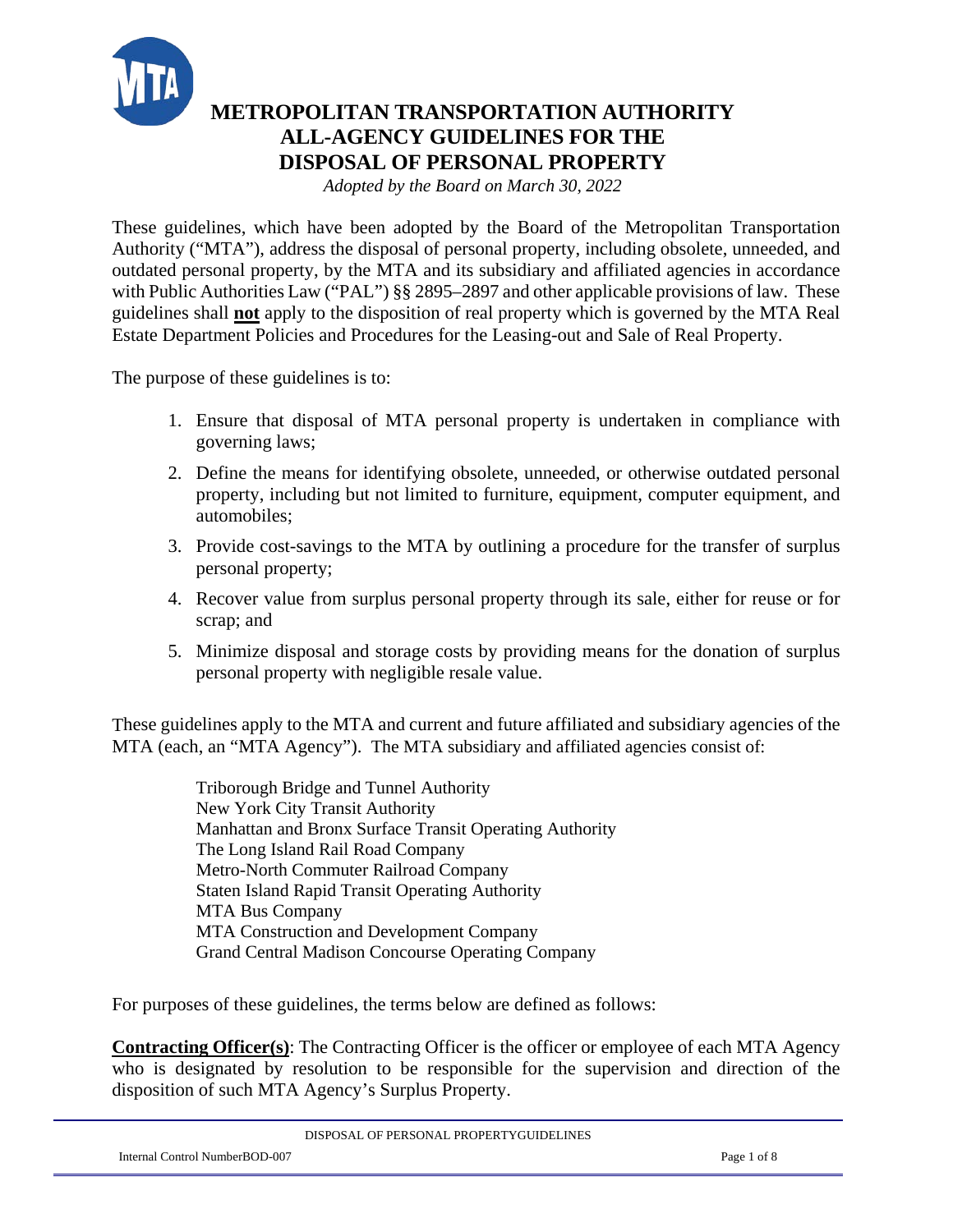**Dispose or disposal:** Transfer of title or any other beneficial interest in Surplus Property in accordance with the methods of disposition described herein. The act of disposition may include the acts of transferring, trading-in, selling, donating or destroying goods that are of no further use to the MTA.

**Fair Market Value:** The price at which the item of Surplus Property would change hands in a competitive and open market under conditions requisite to a fair sale between a willing buyer and a willing seller, neither being under any compulsion to buy or to sell and both acting prudently and having reasonable knowledge of the relevant facts.

**Furniture:** Office furnishings and fixtures including but not limited to desks, tables, chairs, lamps, modular wall units, and partitions.

**Metropolitan Transportation Authority or "MTA" or "MTA Agency":** For purposes of this Policy, the terms "MTA" and "MTA Agency" include the Metropolitan Transportation Authority and/or its current and future subsidiaries and affiliates.

**MTAHQ**: MTA Headquarters.

**Not-For-Profit Organization:** An organization incorporated for educational, charitable, or cultural purposes and recognized as tax-exempt under article 501(c) (3) of the Internal Revenue Code.

**Personal Property**: Tangible property, other than real property. Personal Property is physical and movable, subject to ownership, with exchangeable value. Examples of tangible personal property include, but are not limited to, furniture, supplies, automobiles or other vehicles, computer equipment, and commercial "off-the-shelf" software that is transferable pursuant to the software's licensing agreement.

**Qualifying Surplus Property:** Surplus Property with a value in excess of \$5,000, and any inchoate or other interest in such Surplus Property, to the extent that such interest may be conveyed to another person, other than an MTA Agency, for any purpose, excluding an interest securing a loan or other financial obligation of another party.

**Surplus Property:** Personal Property (i) that does not have a useful purpose for a particular department of the MTA or has been deemed to be no longer useful to the MTA; or (ii) the disposition of which has been determined by the Agency's Contracting Officer to be in the best interest of the MTA or the MTA Agency.

**Surplus Property Officers:** Regular employees to whom an MTA Agency or Agency department or division head has delegated responsibility for the identification and release of Surplus Property within that agency and/or department or division.

### **Section 1: General Provisions**

- 1.1 Compliance with Laws and Guidelines.
	- a. Disposals of Qualifying Surplus Property (i.e. Surplus Property with a Fair Market Value in excess of \$5,000) shall comply with applicable provisions of PAL §§ 2895 - 2897, the MTA's enabling legislation, any other applicable law for the disposal of Personal Property, and the provisions of these guidelines.
	- b. Disposals of Surplus Property having a Fair Market Value equal to or less than \$5,000 and disposals of Surplus Property, regardless of Fair Market Value, to an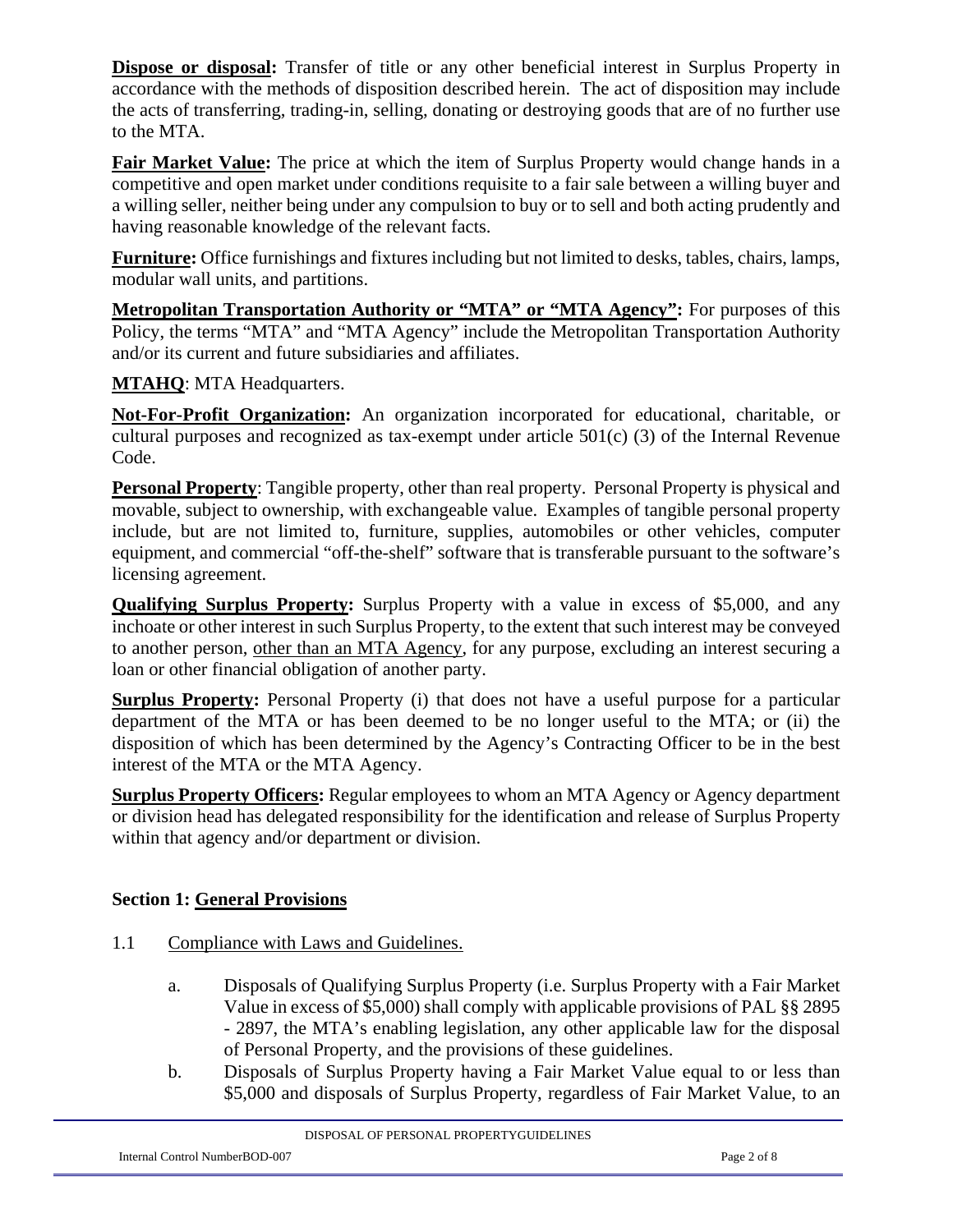MTA Agency are not subject to the disposition requirements set forth in PAL §§ 2895 – 2897. Disposition of such Surplus Property should be undertaken in compliance with the provisions of these Guidelines, other than Section 2 (addressing the requirements of PAL §§ 2895 – 2897).

- 1.2 Responsibility for Compliance. The Contracting Officer(s), MTA Procurement Departments, and MTA Corporate Compliance are responsible for ensuring MTA's compliance with and enforcement of these Guidelines.
- 1.3 Surplus Property. Surplus Property shall be disposed of as promptly as possible in a manner that returns as much value as possible to the MTA. Value may be returned through internal transfer of items, thereby reducing expenditures; through sale of items to outside buyers, thereby producing revenue; or through donation or other disposal without direct income, thereby avoiding the costs associated with carrying excess inventories or disposal costs of items of negligible value.
- 1.4 Responsibilities of Surplus Property Officers. Surplus Property Officers shall be responsible for periodically identifying Surplus Property as defined above.

User departments will periodically review their inventory of Personal Property such as furniture, office equipment, computer equipment, and security equipment and determine whether such Personal Property is Surplus Property that should be disposed of.

- 1.5 Computer Equipment/Telecommunications Equipment. The Information Technology Departments for each MTA Agency will be responsible for the review of the continued usefulness of computer equipment and telecommunications communications equipment in their agency and may, in conjunction with the department or division to which such equipment is assigned, identify such equipment as Surplus Property.
- 1.6 Automobiles. Each MTA Agency shall review the continued usefulness of that MTA Agency's automobiles, and may, when appropriate, identify automobiles as Surplus Property and shall dispose of such vehicles in compliance with these guidelines, the All Agency Vehicle Usage Policy Directive, and their agency's vehicle usage procedures.
- 1.7 Estimation of Value.
	- a. If the method of disposal of Surplus Property is not planned to be by publicly advertised bid (see Section 5.1), the user department responsible for such Surplus Property shall estimate the Fair Market Value of such Surplus Property. In estimating the Fair Market Value of such Surplus Property, reference shall be made to identifiable active markets for such property and information concerning additional factors may also be considered, which may include but are not necessarily limited to:
		- Original purchase cost;
		- Depreciation;
		- Residual Value;
		- Estimated Replacement Value; and/or
		- Current condition of the item.
	- b. If the estimated Fair Market Value of such Surplus Property is in excess of \$15,000, it must be disposed of by publicly advertised bid unless it is otherwise eligible for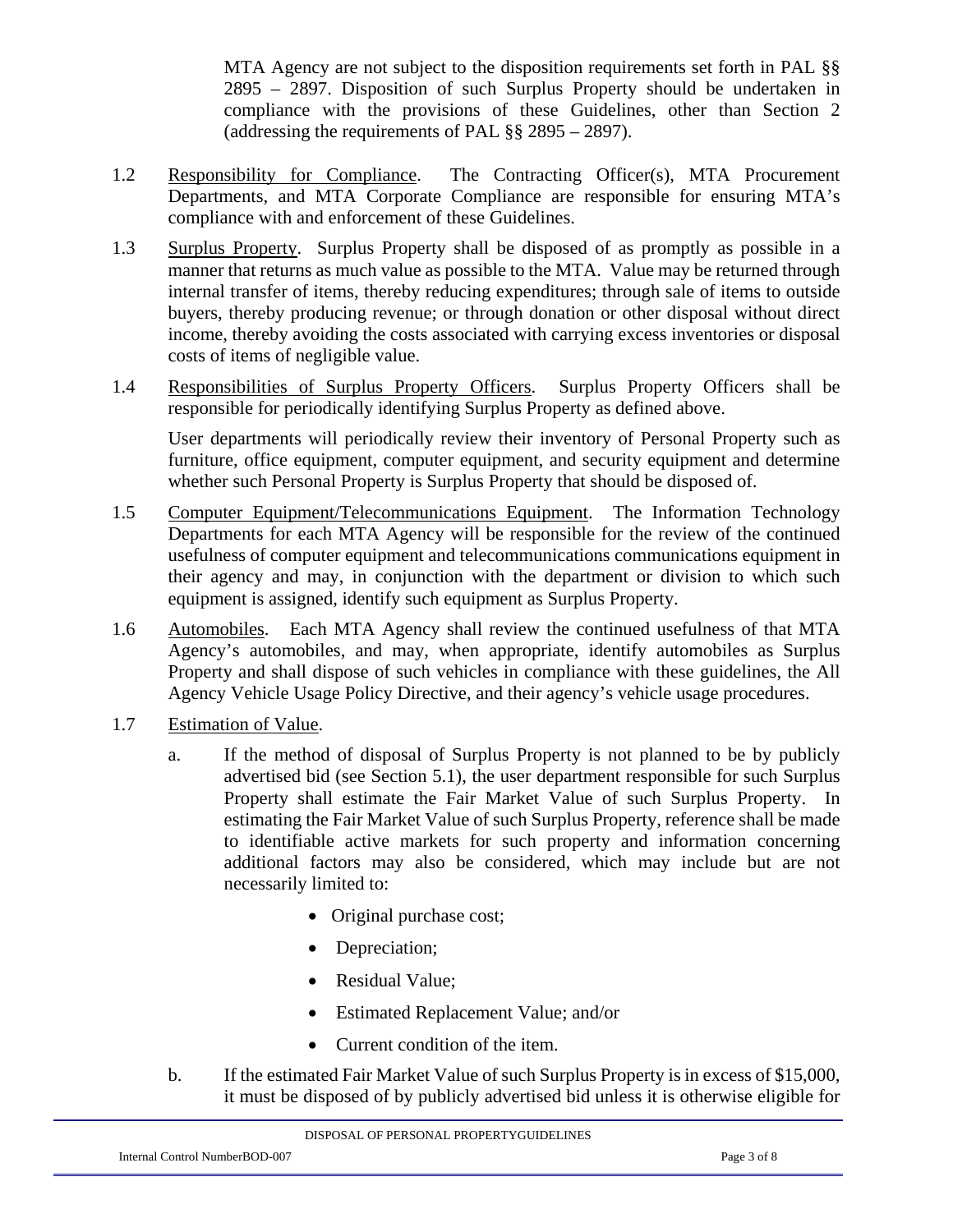disposition through negotiation or advertised public auction (PAL  $\S 2897(6)(c)$ ; see Section  $2.1(b)$ ).

c. If because of its unique nature or the unique circumstances of the proposed transaction, Qualifying Surplus Property is not readily valued by reference to an active market for similar property, an independent appraisal must be performed prior to disposing of such Qualifying Surplus Property (except in circumstances in which the Surplus Property is being designated for transfer to another MTA Agency user).

### **Section 2: Compliance with Public Authorities Law §§ 2895 - 2897**

- 2.1 Permitted Methods of Surplus Property Disposal: Publicly Advertised Bid or Negotiation. Under the Public Authorities Law, Surplus Property valued in excess of \$5,000 and being disposed of to other than an MTA Agency ("Qualifying Surplus Property") either must be disposed of
	- a. in accordance with publicly advertised bid procedures (as set forth in Section 5.1 below), or
	- b. through negotiation or by advertised public auction, subject to obtaining such competition as is feasible. Disposal by negotiation or by advertised public auction may be used only when at least one of the following conditions is satisfied:
		- (i) the Qualifying Surplus Property involved has qualities separate from the utilitarian purpose of such property, such as artistic quality, antiquity, historical significance, rarity, or other quality of similar effect, that would tend to increase its value, or the Qualifying Surplus Property is to be sold in such quantity that, if it were disposed of by publicly advertising for bids, would adversely affect the state or local market for such property, and the estimated Fair Market Value of such property and other satisfactory terms of disposal can be obtained by negotiation;
		- (ii) the Fair Market Value of the Qualifying Surplus Property does not exceed \$15,000 (for negotiation) or \$500,000 (for advertised public auction);
		- (iii) bid prices after advertising therefore are not reasonable, either as to all or some part of the Qualifying Surplus Property, or have not been independently arrived at in open competition;
		- (iv) the disposal will be to the state or any political subdivision, and the estimated Fair Market Value of the Qualifying Surplus Property and other satisfactory terms of disposal are obtained by negotiation;
		- (v) under those circumstances described in Section 2.3 below; or
		- (vi) such action is otherwise authorized by law.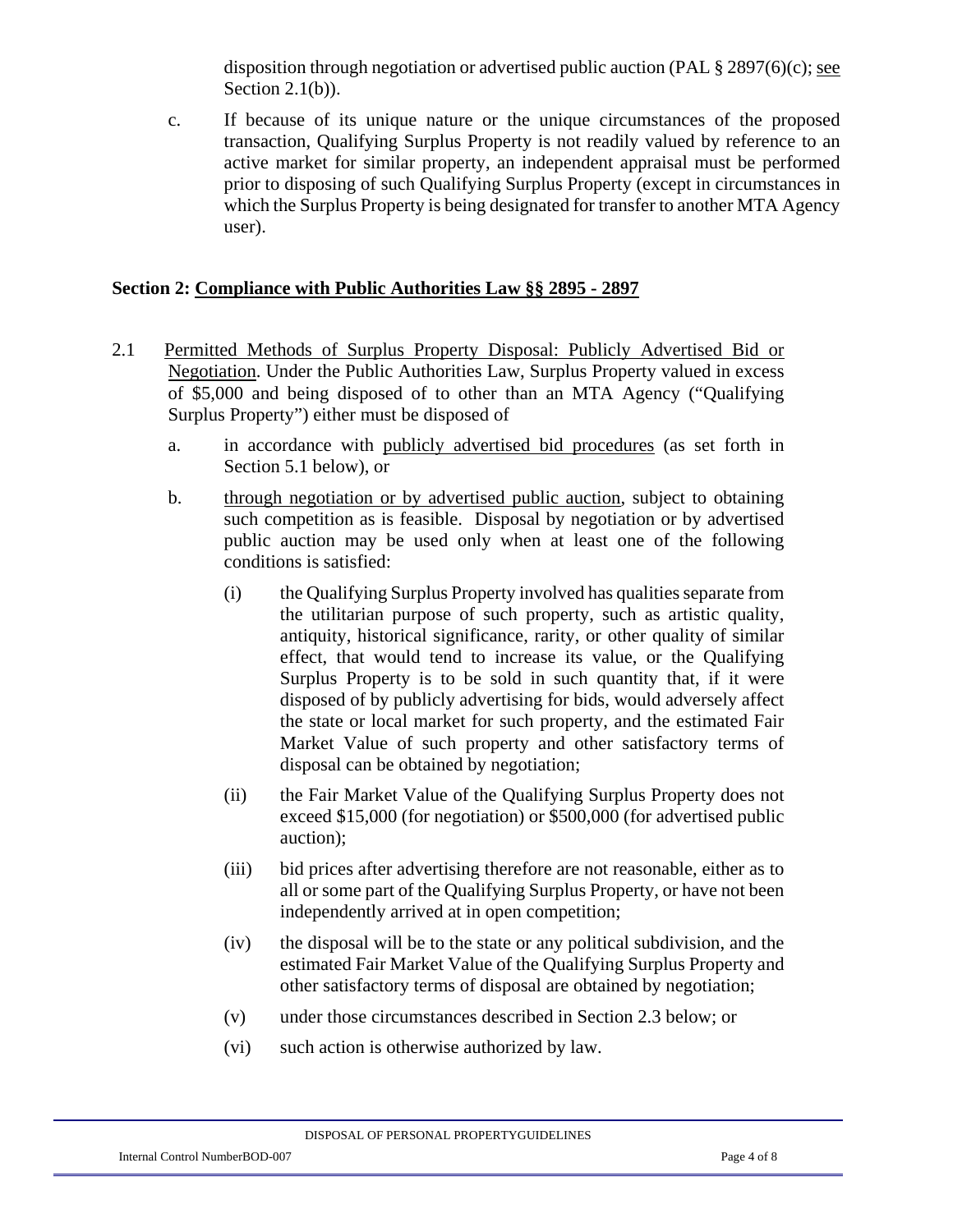2.2 Advance Explanatory Statement Requirement for Certain Qualifying Surplus Property Disposals. PAL § 2897(6)(d) requires that MTA Agencies prepare and disseminate to certain public officials ninety days in advance of a Qualifying Surplus Property disposal, an explanatory statement for (i) disposals by negotiation of any Qualifying Surplus Property with an estimated Fair Market Value in excess of \$15,000; or (ii) a disposal of Qualifying Surplus Property by exchange, where the exchange involves disposal of real property together with related Surplus Property (regardless of value). The explanatory statement shall be sent by the MTA Agency preparing it to the comptroller, the director of the budget, the commissioner of general services, the legislature and the independent authorities budget office at least 90 days before making the disposal.

The explanatory statement shall include:

- a. description of the parties involved in the property transaction;
- b. justification for disposing of property by negotiation;
- c. identification of property, including its location;
- d. estimated fair market value of the property;
- e. proposed sale price of the property;
- f. size of the property; and
- g. expected date of sale of property.

A copy of the statement shall be preserved in the MTA Agency's files.

- 2.3 Less than Fair Market Value Disposals. The MTA may dispose of Qualifying Surplus Property for less than Fair Market Value, pursuant to PAL § 2897(7), if:
	- a. The transferee is a governmental or other public entity and the transfer terms require that ownership of the asset will remain with the governmental entity, or
	- b. The transfer is within the purpose, mission or governing statute of the MTA.

Where a proposed transfer of Qualifying Surplus Property is for less than Fair Market Value but does not satisfy either of the above two criteria, the proposed transfer may not proceed without the MTA Agency first providing written notice to the Governor, the Speaker of the Assembly and the Temporary President of the Senate. Such proposed transfer shall be subject to denial by the Governor, the Senate or the Assembly. The Governor, Senate or Assembly has 60 days from receipt of the notice to act if the notice is received between January and June; if the notice is received between July and December, the Senate or Assembly has 60 days from the following January in which to act on the notice.

2.4 Board Information and Approval Requirements: Proposed Less than Fair Market Value Disposal. If a below Fair Market Value Qualifying Surplus Property transfer is proposed, the following information must be provided to the MTA Board and to the public, in accordance with PAL § 2897(7)(b):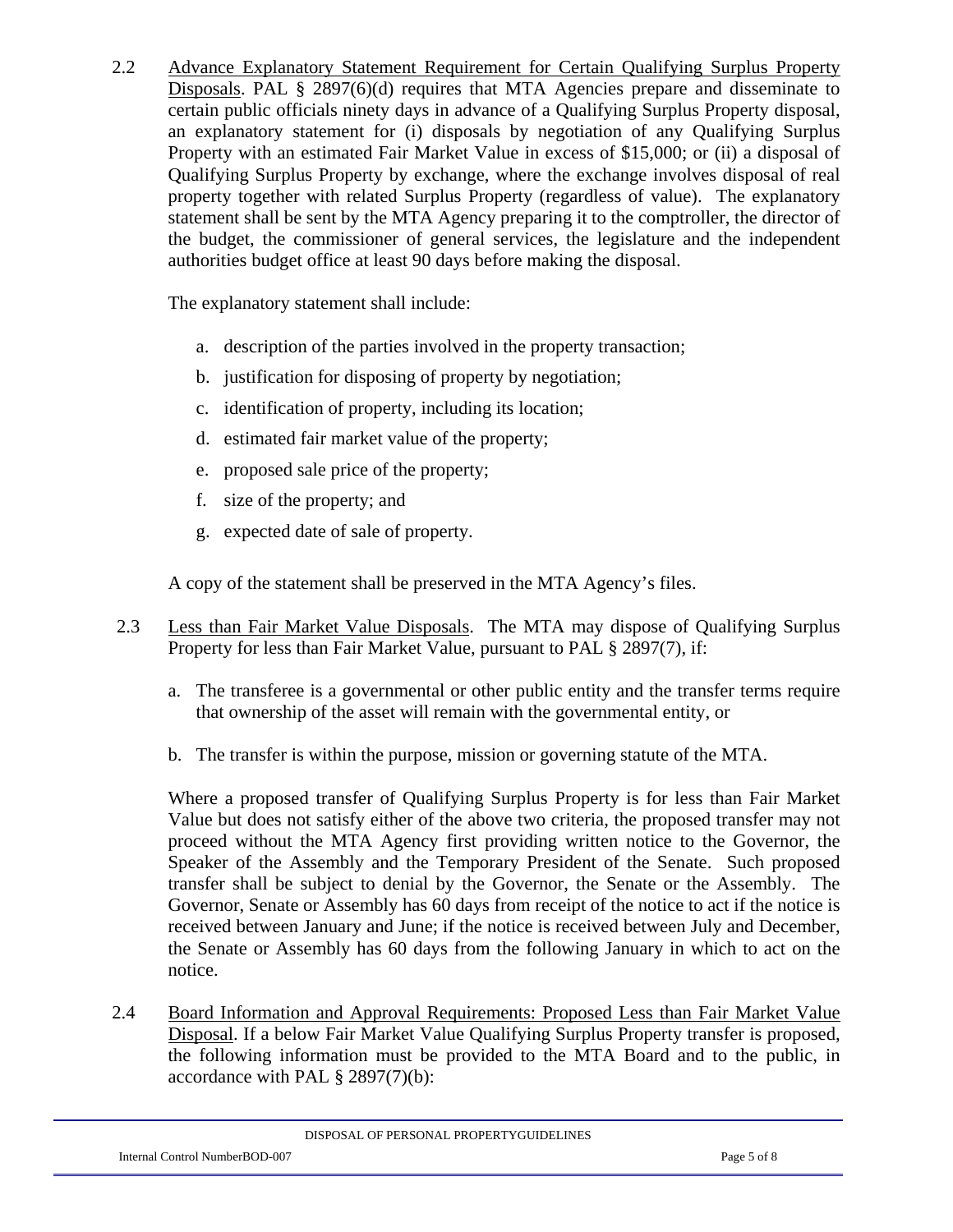- a. a full description of the Qualifying Surplus Property;
- b. an appraisal of the Fair Market Value of the Qualifying Property and any information establishing the Fair Market Value;
- c. a description of the purpose of the transfer and a statement of the kind and amount of the benefit to the public resulting from the transfer;
- d. a statement of the value received compared to the Fair Market Value;
- e. the names of any private parties participating in the transfer; and
- f. the names of other private parties who made an offer for the asset, the amount offered, and the purpose for which the asset was sought.

Before proceeding with such a proposed disposal, the MTA Board shall consider the information required to be provided and make a written determination that there is no reasonable alternative to the proposed below market transfer that would achieve the same purpose of the transfer.

### **Section 3: Compliance with Federal Transit Administration Circular 5010.1E – Federally Funded Property**

In addition to complying with PAL §§ 2895 - 2897, the MTA must also comply with Federal Transit Administration ("FTA") Circular 5010.1E which governs the disposal of Federally-funded Property with an acquisition value in excess of \$5,000. That Circular requires grantee agencies such as the MTA to obtain FTA approval prior to disposing of such property if the disposition occurs before the end of the asset's useful life, as determined under the Circular. In addition, upon disposition, the MTA must reimburse the FTA its share of any remaining Federal interest in the asset, as calculated pursuant to Circular 5010.1E.

## **Section 4: Reassignment or Transfer of Surplus Property to Other MTA Agencies**

Prior to disposing of Surplus Property, the MTA Agencies should attempt to reassign it to other departments/divisions within that MTA Agency and/or transfer the Surplus Property to another MTA Agency.

4.1 Reassignment. The Surplus Property Officer for each MTA Agency will notify its departments/ divisions of the availability of Surplus Property and will facilitate the transfer of same among departments/divisions if such transfer will result in a cost savings to the MTA. Such notification shall take place at least once per year, by publication of an inventory of Surplus Property, and may be supplemented by informal notification of departments on an ad hoc basis. In the event that more than one department or division expresses interest in the reassignment of Surplus Property, the MTA Agency's Surplus Property Officer and Contracting Officer shall determine the recipient, based on their judgment of which reassignment would be most beneficial to the MTA. Whenever possible, reassignment of Surplus Property shall be accomplished directly, minimizing the number of times an item must be moved.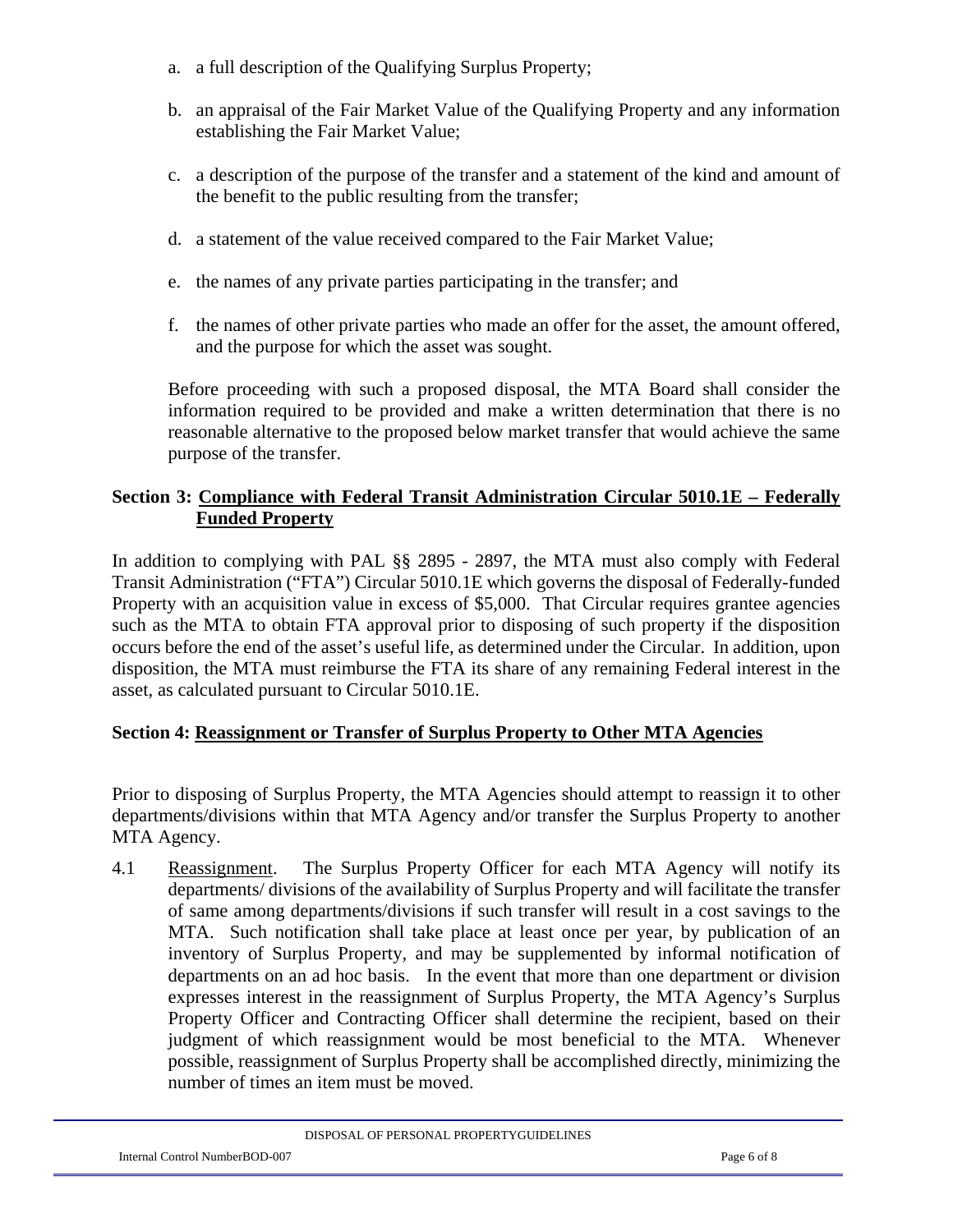4.2 Transfer to a Constituent Agency. Each Surplus Property Officer will circulate to the MTA Agencies on a periodic or ad hoc basis as appropriate, notice of the availability of Surplus Property. The inspection and, upon acceptance, physical transfer of such property shall be the responsibility of the MTA Agency accepting it.

In the event that more than one MTA Agency expresses interest in the same Surplus Property, the Surplus Property Officer and Contracting Officer shall determine the recipient, based on his judgment of which reassignment would be most beneficial to the MTA. Whenever possible, reassignment of Surplus Property shall be accomplished directly, minimizing the number of times an item must be moved.

### **Section 5: Disposal of Surplus Property with Estimated Fair Market Value in Excess of \$5,000**

5.1 Sale by Publicly Advertised Bid. Qualifying Surplus Property (i.e. valued in excess of \$5,000) should periodically be offered by MTA for sale by the competitive process of publicly advertised bid, which is the preferred method of disposal.

The following requirements of PAL § 2897(6)(b) must be observed:

- a. The advertisement for bids shall be made at such time prior to the disposal through such methods and on such terms and conditions as shall permit full and free competition consistent with the value and nature of the Qualifying Surplus Property;
- b. All bids shall be publicly disclosed at the time and place stated in the advertisement; and
- c. The award shall be made with reasonable promptness by notice to the responsible bidder whose bid, conforming to the invitation for bids, will be most advantageous to the MTA, price and other factors considered; provided, that all bids may be rejected when it is in the public interest to do so.
- 5.2 Disposal of Property by Negotiation or Advertised Public Auction. Surplus Property may be disposed of by negotiation or advertised public auction when (i) the Fair Market Value of such Surplus Property does not exceed \$15,000 (for negotiation) or \$500,000 (for advertised public auction)or (ii) where any of the other criteria listed in Section 2.1(b) above for such disposal is satisfied.

### **Section 6: Disposal of Surplus Property With a Fair Market Value of \$5,000 or Less**

- 6.1 Sale. The preference is to sell property having an estimated or appraised Fair Market Value of \$5,000 or less, in an effort to recover value from Surplus Property for MTA.
- 6.2 Contribution. Items with an estimated or appraised value of \$5,000 or less may be offered to a not-for-profit organization if, in the judgment of the MTA Agency's Surplus Property Officer and Contracting Officer, such property may have value if returned to use in such an organization, such a disposal by contribution will minimize disposal and storage costs to MTA, and the Surplus Property either has negligible resale value or the costs of MTA conducting a sale of such Surplus Property relative to the resale value that could likely be obtained are such that proceeding by contribution is deemed warranted. In such

DISPOSAL OF PERSONAL PROPERTYGUIDELINES

Internal Control NumberBOD-007 Page 7 of 8